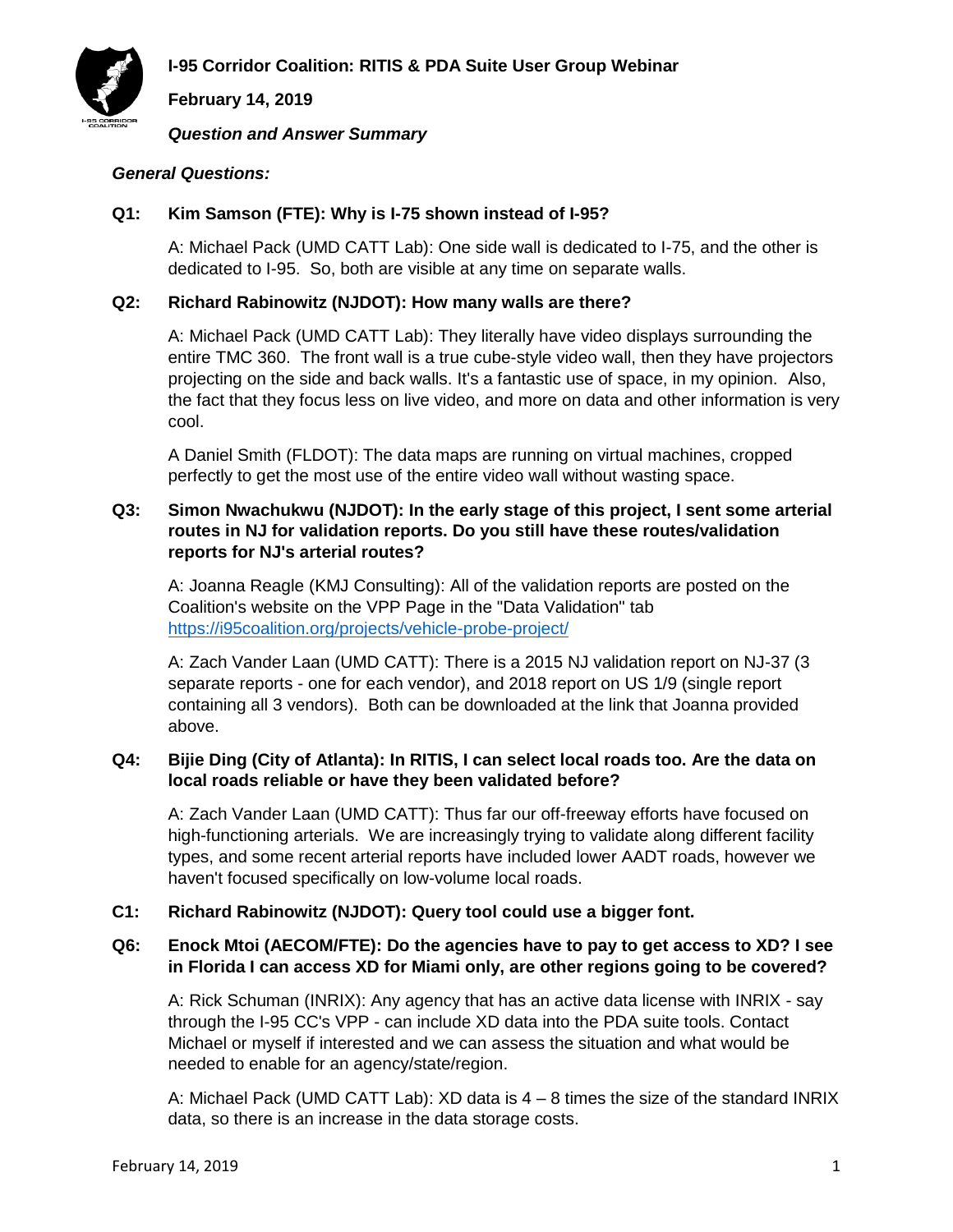

**I-95 Corridor Coalition: RITIS & PDA Suite User Group Webinar**

## **February 14, 2019**

#### *Question and Answer Summary*

## **Q7: Jungwook Jun (VDOT): Can you provide us with TMC-level delay measure? For example, when we select I-95, right now we can only have one single delay for the entire corridor. Can we have TMC-level delay measures?**

A: Michael Pack (UMD CATT Lab): It can be done by segment now but it is cumbersome. There is an API available for Uniform Delay Cost (UDC) for individual TMC segment data but it provides raw data not visualizations. The CATT Lab is looking to develop a Congestion Scan like tool for UDC but it is not likely in the short term. Michael asked that Jungwook contact him to discuss specific needs that will assist in the tool development.

## **Q8: Ira Levinton (NJDOT): Are XD segments shorter and more complete than TMCs?**

A: Rick Schuman (INRIX): In general, there is both an increase in road coverage and segment granularity. Specifics depend on the region. In general, Purdue's research found that XD segments were far more suitable for arterial validation than TMC segments.

A: Richard Rabinowitz (NJDOT): "INRIX XD (eXtreme Definition) are segments that cover more miles of road than TMC segments, generally with greater granularity, and with the ability to adapt more quickly to changes in the road network and the addition of new roads and new markets." - <http://docs.inrix.com/reference/glossary/>

#### **Q9: Kelly Wells (NCDOT): Which EDC project does this VPP tool go with?**

A: Michael Pack (UMD CATT Lab): The EDC 4 - Using Data to Improve Traffic Incident Management – is in the RITIS Suite.

A: Paul Jodoin (FHWA): The EDC project is "Using Data to Improve TIM".

#### **Q10: Catherine Tulley (SWPC): Does INRIX provide any sort of TMC/XD segment crosswalk?**

A: Rick Schuman (INRIX): Yes, we can; requires a small added fee to license data from our map provider, but directionally the answer is yes.

- **C2: Ira Levinton (NJDOT): The bottleneck ranking tool gives an EXCEL spreadsheet with lots of huge numbers but does not have definitions of what the measurements are such as time (seconds, Minutes, hours), distances (feet, miles, etc.), and whatever measures are applicable.**
- **C3: Richard Rabinowitz (NJDOT): Services and tools should strive to explain what they report.**

# **Q11: Mohamed Kaddoumi (Charlotte, NCDOT): Could choosing an MPO be an option when choosing a region in PDA. Similar to NPMRDS**

A: Michael Pack (UMD CATT Lab): Absolutely! It makes sense for some of the PDA Suite tools.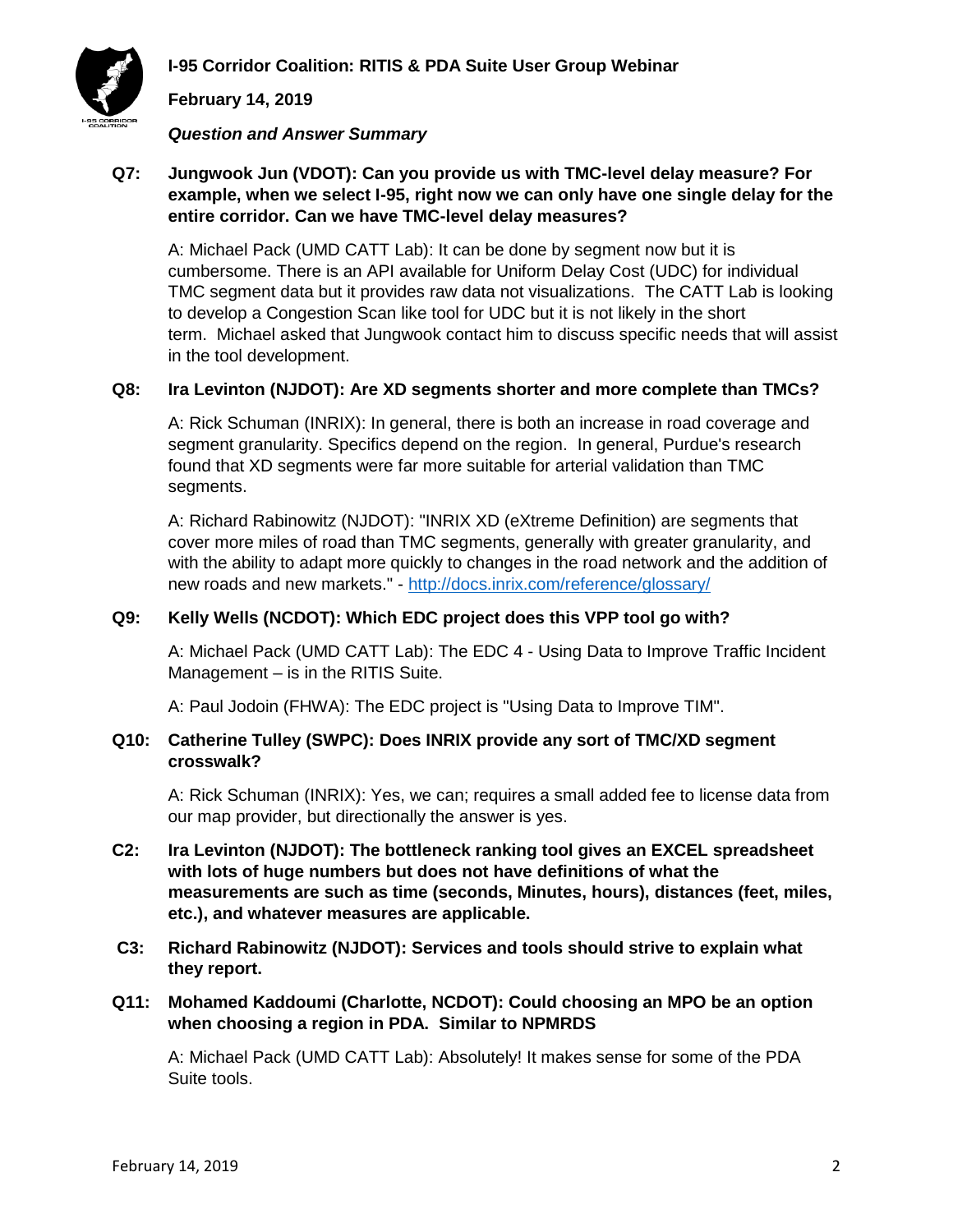**I-95 Corridor Coalition: RITIS & PDA Suite User Group Webinar**



**February 14, 2019**

*Question and Answer Summary*

## **Q12: Kelly Wells (NCDOT): I think we still spend much time manually combining overlapping bottlenecks before we use the bottleneck rank tool output. Is anyone else doing this?**

A: Michael Pack (UMD CATT Lab): Since we are up against our noon stop time, let's talk after this. I will send you a web meeting link, and we can bring up the bottleneck results page. Perhaps we can also focus on this during the next User Group meeting.

# **Q13: Ira Levinton (NJDOT): Yes, there should be something attached with the definitions and formulas**

A: Michael Pack (UMD CATT Lab): Good point. We could provide that information in a Readme or Metadata file along with the request.

## **Q14: Jerry Snead (NCDOT): Could you expand on the vision of TDADS?**

A: Michael Pack (UMD CATT Lab): TDADS (Transportation Disruption and Disaster Statistics) is the congestion pie chart that FHWA developed approximately 14 years ago to explain what congestion is attributable to (approximately 50% is non-recurring and attributed to things like disabled vehicles, weather, collisions, etc.) and since then has been used to make important transportation investment decisions. This data is not current and is based on modeled data extrapolated from just one part of the United States. Given the data available today, we are looking to create pie charts using real data by state, county, corridor, etc. that is dynamic and can change over time, comparative to other states, provides expense costs on congestion, etc.

Denise and Michael will be conducting outreach for a Steering Committee to help guide this year-long effort. If you are interested, please contact Denise or Michael.